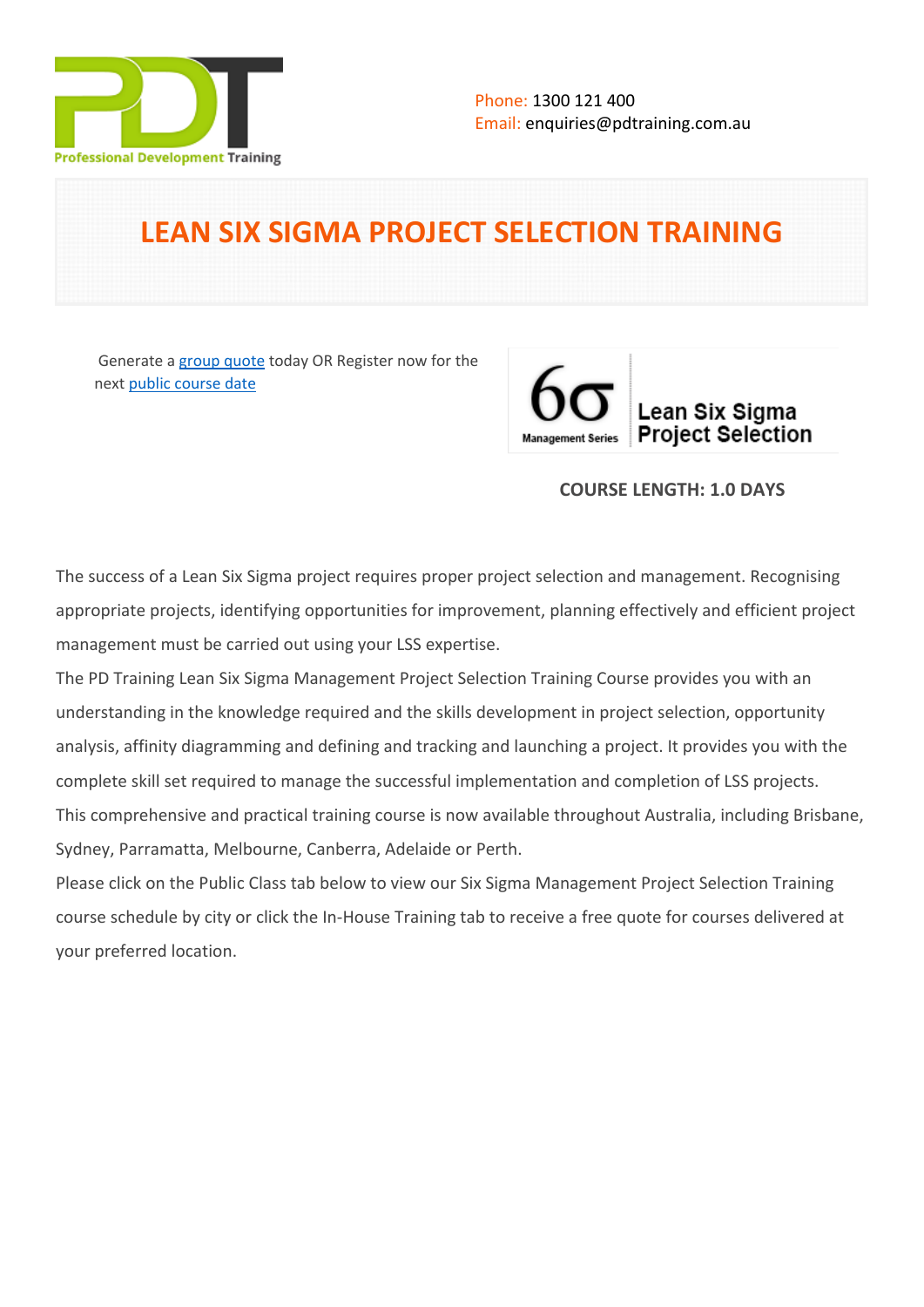# **LEAN SIX SIGMA PROJECT SELECTION TRAINING COURSE OUTLINE**

# **FOREWORD**

This Six Sigma Project selection course will empower you to take a giant leap forward in improving your business.

During this course you will learn to recognise multiple areas of opportunity for improvement, define the opportunities and create a launch plan to achieve those improvements. There is a lot covered in this course, but it really is as easy as 1-2-3.

Generating high impact projects consists of performing a Project Selection Process ("PSP") to identify the company's areas of concern; those areas where significant business problems or opportunities exist. The opportunity analysis is performed through two primary approaches:

1) by identifying any and all opportunities perceived by the management team and 2) by identifying specific problems which are preventing the accomplishment of specific goals and objectives of the organisation.

Following this process will allow any business unit manager, from Department Manager through Chief Executive Officer, to identify ALL opportunities for improvement throughout the business unit. The opportunities identified may relate to any and all of the corporate strategies – they needn't be solely financial savings in nature.

The methodology of the PSP will create a fertile and highly structured list of projects linked to strategy and projected benefits (usually dollars) that are then organised by area and responsibility. Assisting the PSP methodology is a process for defining projects, assuring they are clearly written with all of the essential information to achieve meaningful results. The PSP is a complete methodology from project ideation to project definition, selection and ongoing management through the business improvement roadmap.

### **OUTCOMES**

- Understand the importance of project selection for LSS success
- Be able to identify the best opportunities within their organisation for measurable and achievable success
- Understand LSS principals and processes